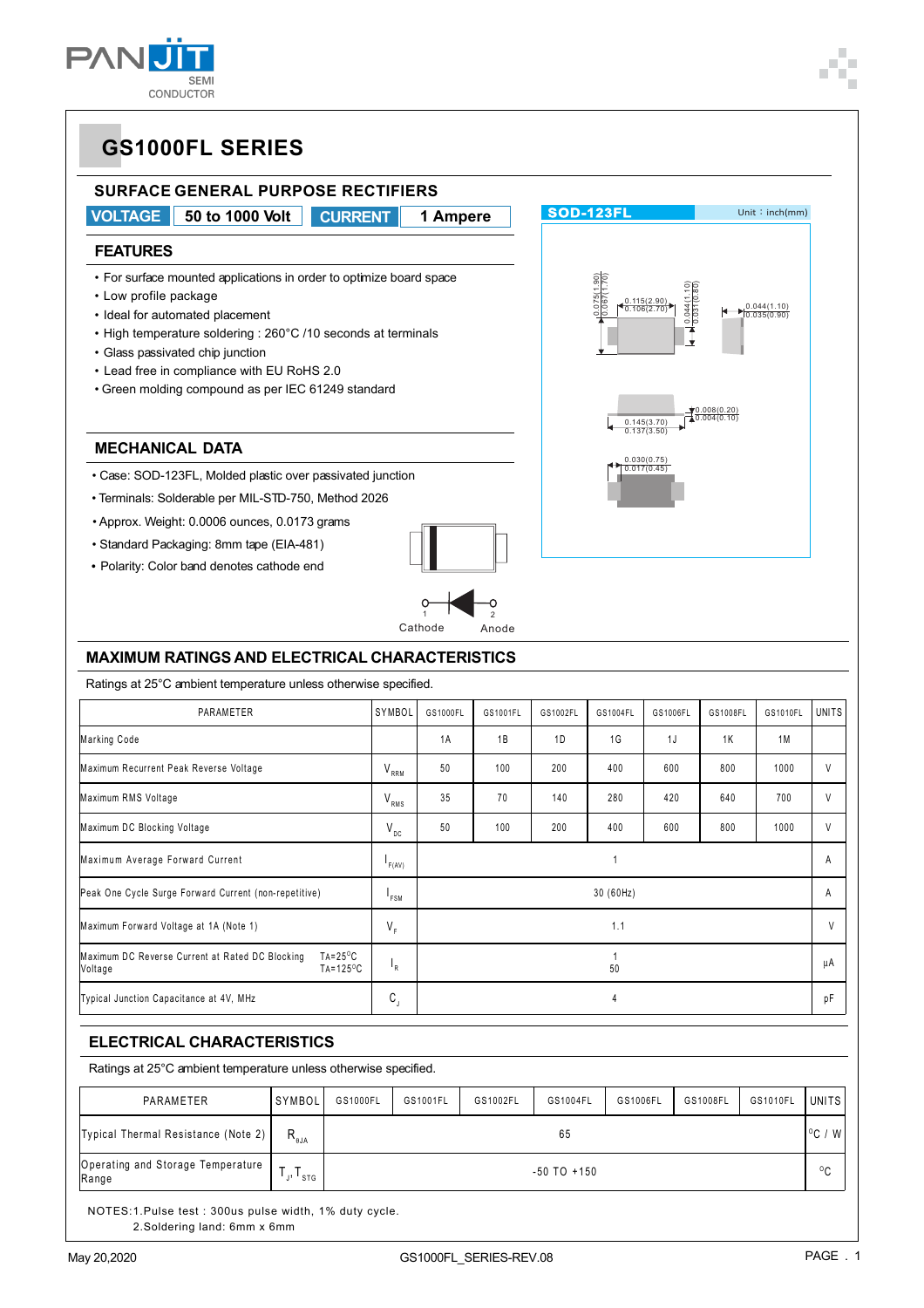

## **GS1000FL SERIES**

### **RATING AND CHARACTERISTIC CURVES**

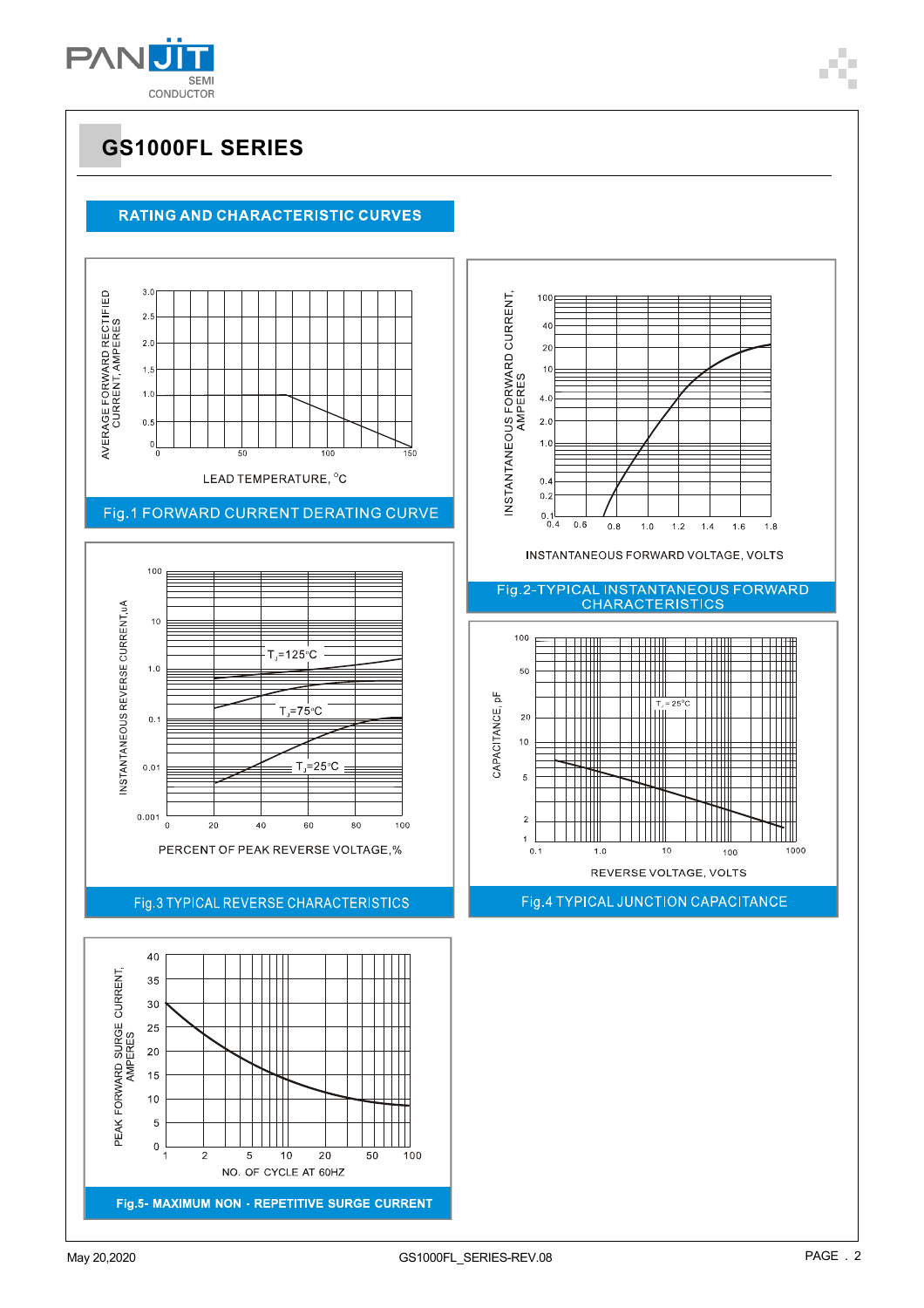



#### **ORDER INFORMATION**

- Packing information
	- T/R 10K per 13" plastic Reel
	- T/R 3K per 7" plastic Reel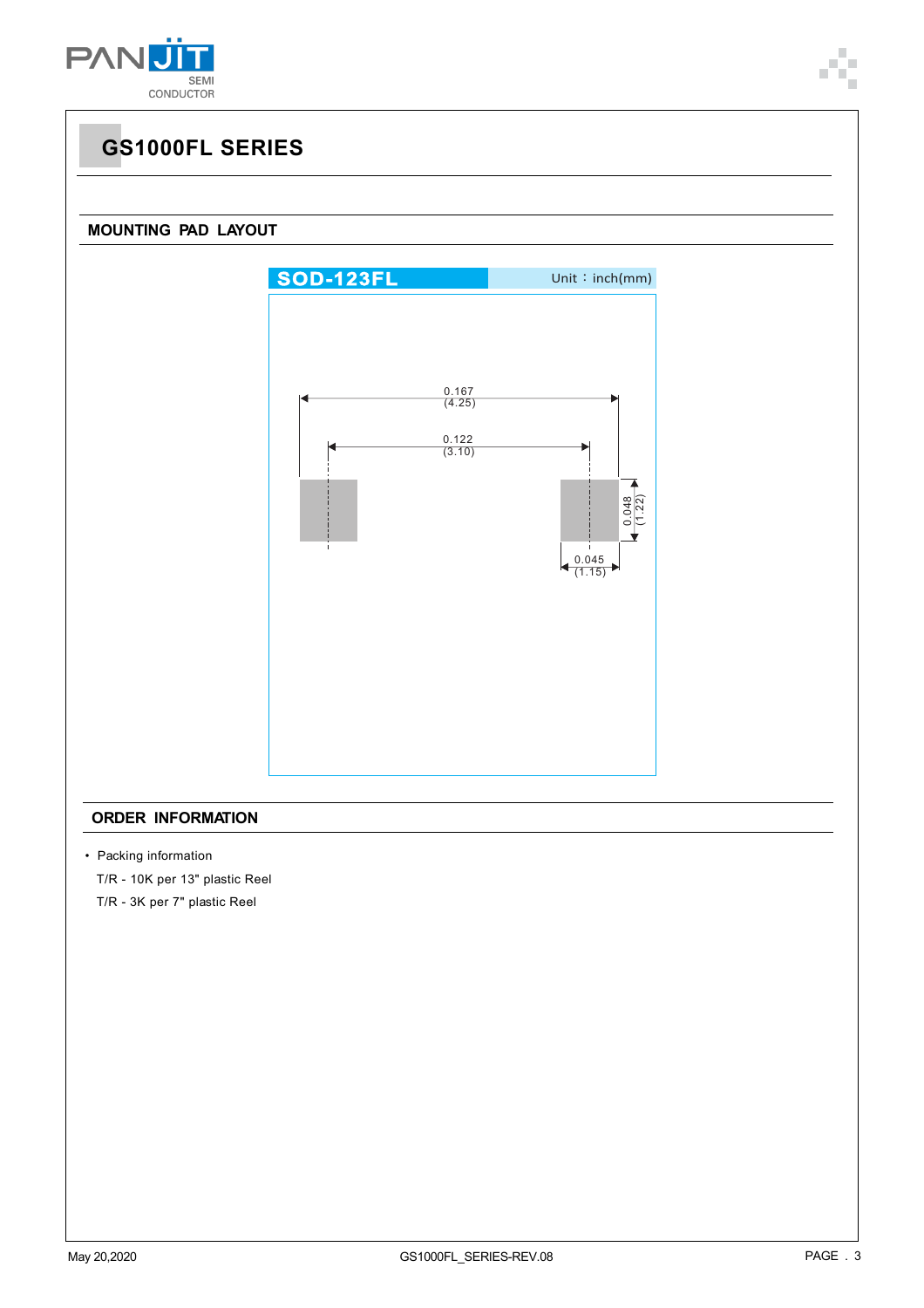



**(PBCD) <sup>D</sup>**

**FORMING F PANASERT T/B CATHODE DOWN**